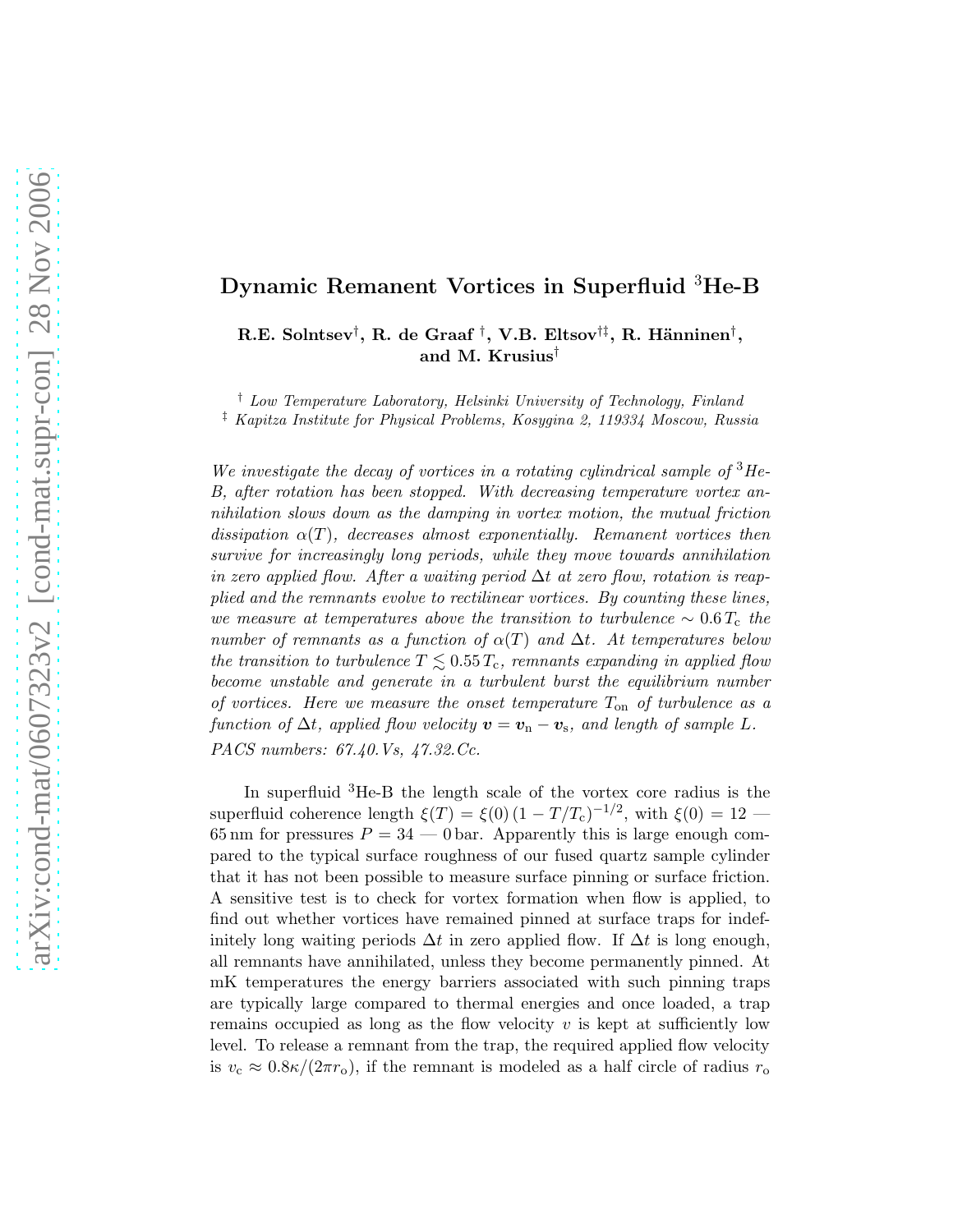### R.E. Solntsev et al.



<span id="page-1-0"></span>Fig. 1. A single remanent vortex in an ideal cylinder (with no pinning or surface friction) at zero applied flow in  ${}^{3}$ He-B (0.40  $T_c$ , 29 bar). Both ends of the vortex move slowly in spiral motion around the cylindrical wall in the image flow field created by the vortex itself. This snapshot shows the configuration after 1.3 h of motion towards final annihilation which takes 2.3 h. The vortex was initially straight but tilted, with its ends at  $(-1,0,0)$ and (1,0,50) on the two flat end plates of the cylinder, which is 50 mm long and 3 mm in radius.

attached at both ends to the cylindrical wall.[1](#page-5-0)

This measurement is straightforward, but it involves three complications: (i) Remnants can exist on different length scales. The length scale determines the flow velocity at which a particular remnant is inflated out of the pinning trap. (ii) In the presence of only a few isolated pinning traps remanence has stochastic nature since during random annihilation a particular pinning site may or may not become loaded with a remnant. (iii) The dynamical behavior of vortices changes with temperature because of the strong temperature dependence of mutual friction dissipation  $\alpha(T, P)$ .<sup>[2](#page-5-1)</sup> At high temperatures vortex motion is rapid and number conserving. When rotation is here suddenly stopped from an equilibrium vortex state at  $\Omega(t=0)$ , the decay of rectilinear vortices is of the form<sup>[3](#page-5-2)</sup>  $N(t) \propto (1 + t/\tau)^{-1}$ , with a decay time  $\tau = [2\alpha \Omega(0)]^{-1}$ .

In contrast, at low temperatures the motion of an isolated vortex at zero applied flow becomes sluggish, as known from <sup>4</sup>He-II. Below  $0.5 T_c$  the motion of the last vortex towards total annihilation may require hours, as seen in the numerically calculated<sup>[4](#page-5-3)</sup> example in Fig. [1.](#page-1-0) In this situation it becomes experimentally difficult to distinguish between *pinned remnants* and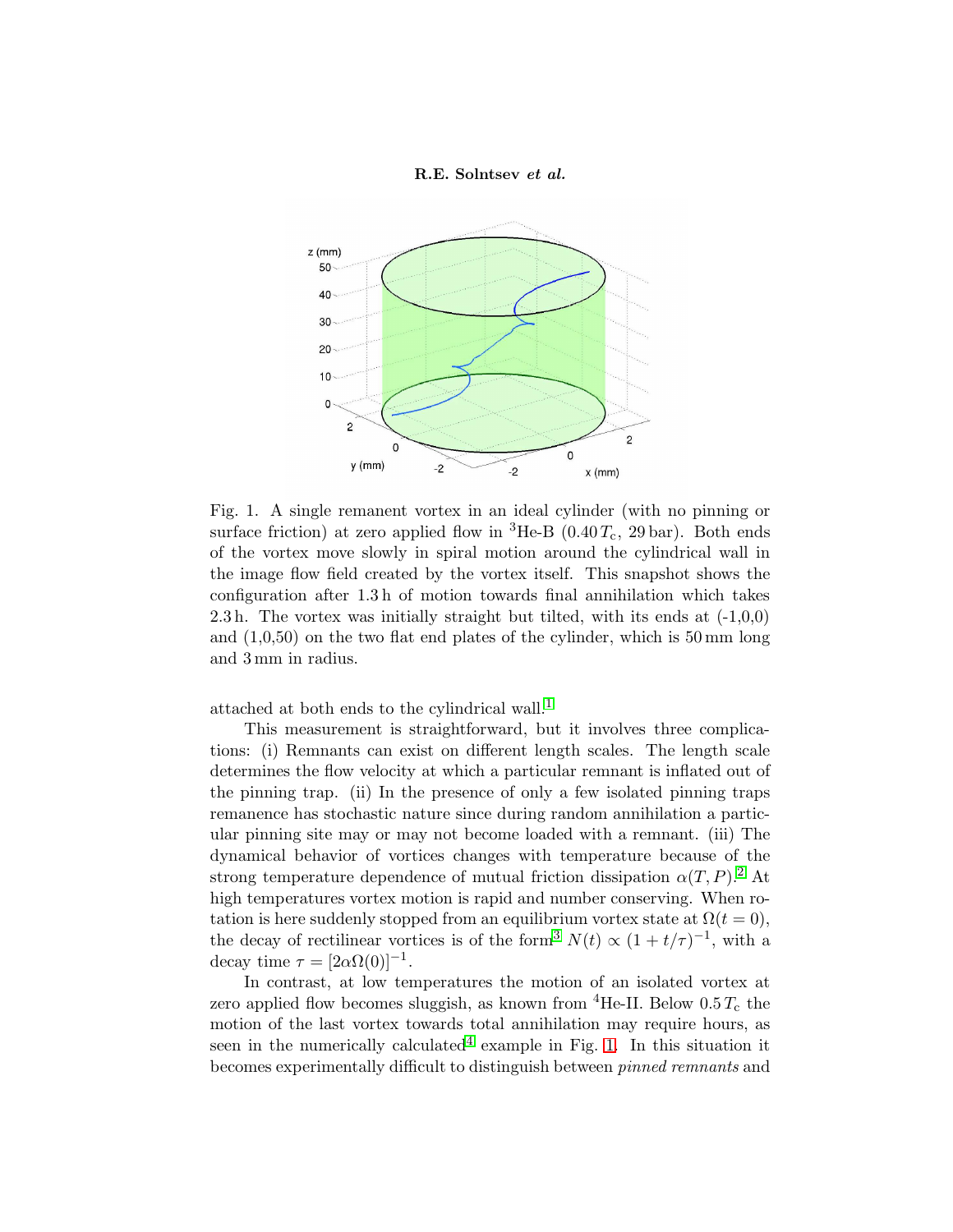## Dynamic remanent vortices in <sup>3</sup>He-B



<span id="page-2-0"></span>Fig. 2. Number of remnants N after a waiting period  $\Delta t = (100 \pm 5)$  s, measured as a function of  $\Omega_f$ . The average for the A-phase separated top and bottom sections is 30 and for the long sample 58. *(Insert)* Measuring procedure and rotation drive.

## *dynamic remnants*.

Experimental setup: We measure with non-invasive NMR techniques the number of vortex lines at 29.0 bar pressure in a sample cylinder with radius  $R = 3$  mm and length  $L = 110$  mm. The axis of the cylinder is tilted by an angle of 0.64◦ from the rotation axis. NMR detection coils are located close to both ends of the sample.[5](#page-5-4) The sample can also be studied in a second configuration: By sweeping up a magnetic barrier field  $H<sub>b</sub> > H<sub>AB</sub>(T, P)$ over the central section of the long sample, a layer of <sup>3</sup>He-A is created. It divides the cylinder in two separated <sup>3</sup>He-B sections which can be studied independently, because the A phase layer acts as a barrier<sup>[5](#page-5-4)</sup> for vortices. With a fixed current  $(I_b = 6.0 \text{ A})$  in the barrier magnet, the B-phase sections have the lengths  $L_t = 44$  mm (41 mm) for the top and  $L_b = 54$  mm (51 mm) for the bottom sections at  $0.57 T_c$  (0.70  $T_c$ ). By rotating the sample cylinder with angular velocity  $\Omega$ , the maximum flow velocity is reached at the cylindrical wall,  $v(\Omega, N) = \Omega R - \kappa N/(2\pi R)$ , where N is the number of rectilinear vortex lines in a central vortex cluster. N is determined by comparing the NMR line shape to one measured with a known number of vortices (taking into account the tilt angle between axes).<sup>[1](#page-5-0)</sup>

Measuring procedure: The measurement is started from a state with large N at  $\Omega \gtrsim 1.7 \,\text{rad/s}$  which is decelerated at  $0.02 \,\text{rad/s}^2$  to zero rotation and kept there for a waiting period  $\Delta t$ . Rotation is then increased (in the same direction) at  $0.01 \text{ rad/s}^2$  to  $\Omega_f$  where it is kept constant (see insert in Fig. [2\)](#page-2-0). The NMR line shape measured at  $\Omega_f$ , after all transients have decayed, is compared to a calibration with a known number of rectilinear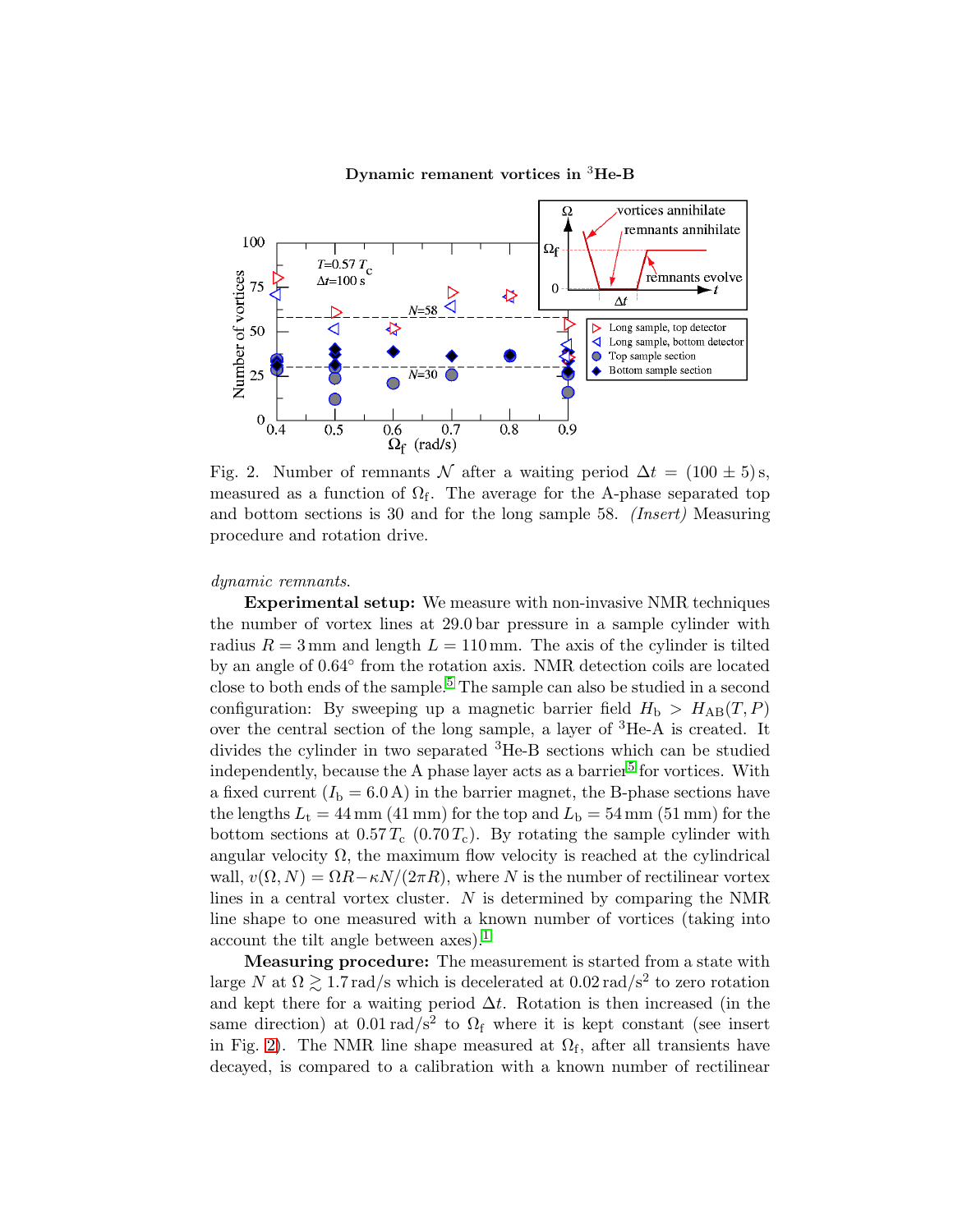#### R.E. Solntsev et al.



<span id="page-3-0"></span>Fig. 3. Number of remnant  $\mathcal N$  for A-phase separated top and bottom sample sections, as a function of the waiting period  $\Delta t$  at zero rotation. The results can be fit with  $\mathcal{N}(\Delta t) \approx 2 \cdot 10^3 / (\alpha \Delta t + b)$  [where  $\Delta t$  is in sec and  $b \approx 7$  s allows for the initial remnants after deceleration to zero]. The data are for  $\Omega_{\rm f} = 0.9\, \mathrm{rad/s}$  at  $0.57\, T_{\rm c}$  with  $\alpha=0.60$  and at  $0.7\, T_{\rm c}$  with  $\alpha=1.1.$ 

vortices.<sup>[5](#page-5-4)</sup> This gives N in the final state at  $\Omega_{\rm f}$ . At temperatures above the transition to turbulence  $T_{on}$  we equate N with the number of remnants N at the end of the waiting period  $\Delta t$ , while below  $T_{on}$  the equilibrium vortex state is created.<sup>[6](#page-5-5)</sup> In both cases a remnant which starts to evolve has to be above a minimum size which at  $\Omega_f = 0.9 \text{ rad/s}$  is  $r_o \gtrsim 3 \mu \text{m}$ . In comparison, the measured roughness of the quartz surface is typically  $\lesssim 1 \,\mu\text{m}$ . The rate of rotation increase  $d\Omega/dt$  to the final state  $\Omega_f$  was found not to influence the results in our operating range  $d\Omega/dt \sim 0.001 - 0.04 \text{ rad/s}^2$ .

Annihilation time of remnants: In Fig. [2](#page-2-0) the number of remnants  $\mathcal N$  is measured at fixed  $T$  and  $\Delta t$  as a function of  $\Omega_{\mathrm{f}}$ . As expected, the results prove to be independent of the choice of  $\Omega_{\rm f}$ . The measurement also shows that N scales with the length of the sample, if  $L \gg R$ . Thus the annihilation occurs such that the density of remnants decreases roughly at the same rate everywhere along the sample. The configuration before final annihilation is the state of longest life time where only one remnant is present in each cross section of the cylinder. In a long cylinder many remnants can still be stacked after another in configurations like that in Fig. [1.](#page-1-0)

In Fig. [3](#page-3-0)  $\mathcal N$  has been measured as a function of the waiting period  $\Delta t$ . The monotonic annihilation has been recorded independently for the top and bottom sample sections at two different temperatures. The smooth decay, with  $\mathcal{N}(\Delta t) \propto (\alpha \Delta t)^{-1}$ , excludes the existence of large numbers of pinned vortices in pinning configurations larger than the equivalent of  $r_0 \sim 3 \mu m$ . The decay of dynamic remnants is thus governed by  $\Delta t$  and  $\alpha(T)$  which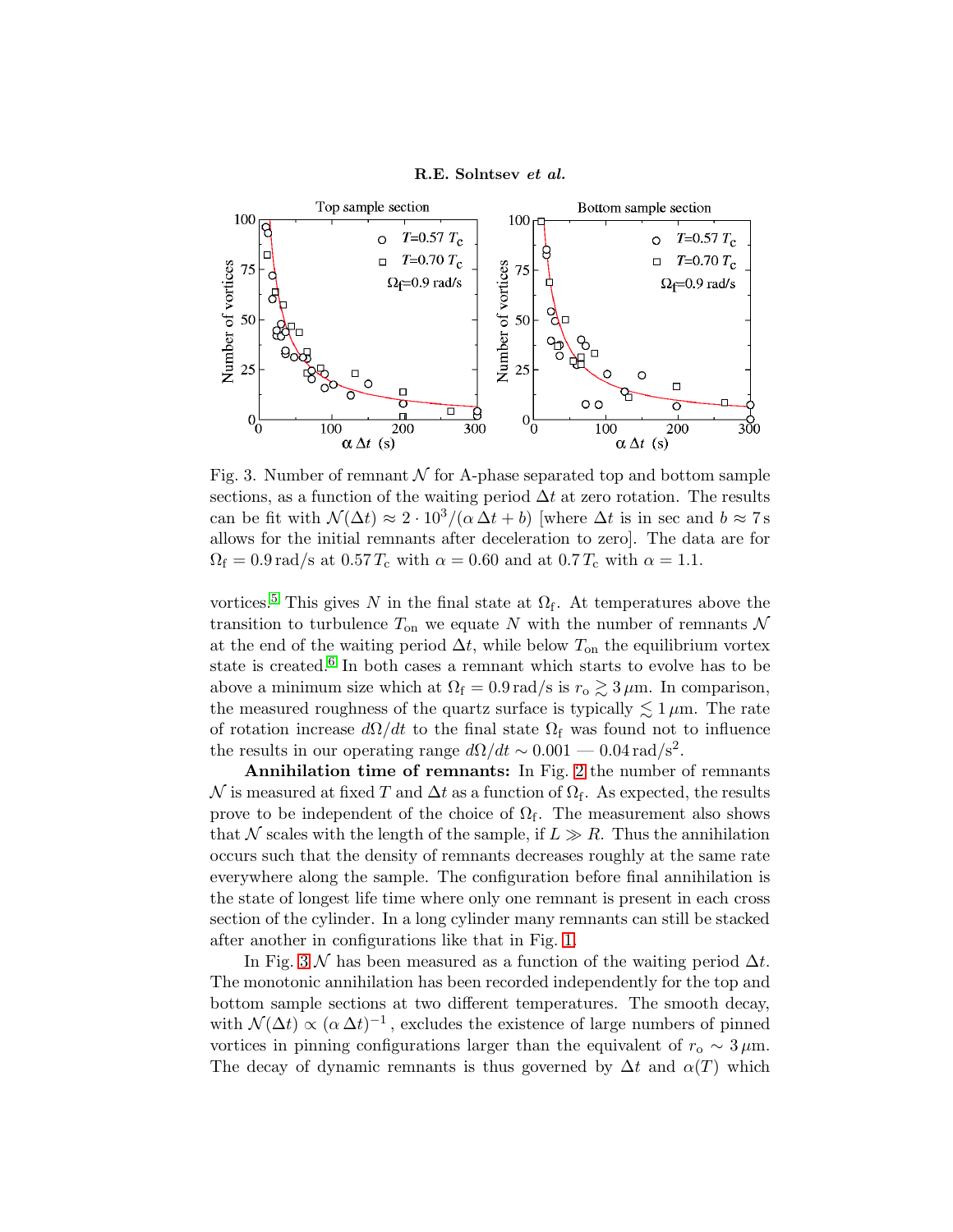# Dynamic remanent vortices in <sup>3</sup>He-B



<span id="page-4-0"></span>Fig. 4. Onset temperature  $T_{on}$  of turbulence, shown here for the A-phase separated bottom section (left) and the long sample with no A phase (right). The probability of turbulence at  $\Omega_f = 0.70 \,\text{rad/s}$  is plotted as a function of temperature with ∼ 40 data points per panel. The A-phase separated top section has an onset distribution with the same half width  $\sigma_{\rm T} = 0.02 T_{\rm c}$ , but centered around  $T_{on} = 0.44 T_c$ .

control their number, size, and configuration. To reach vortex-free flow at decreasing temperatures, one has to extend  $\Delta t$  to longer times.

**Onset of turbulence:** In Fig. [4](#page-4-0) the onset temperature  $T_{on}$  to turbulence is measured. Each data point is obtained at constant temperature, starting from a state with the remnants after a waiting period of  $\Delta t = 2 \text{ min}$ . On the vertical axis we plot the probability of finding the equilibrium vortex state at  $\Omega_{\rm f} = 0.7 \,\text{rad/s}$  (with  $N_{\text{eq}} \approx 500$  for short sample and 560 for long sample). If this state is observed then the turbulent burst has occurred. In the opposite case only a small number of rectilinear vortices is found  $(N \leq 35$  in short sample and  $\leq 55$  in long sample). Such cases where the final number of vortices is clearly between these values are rare and limited to the onset regime around  $T_{on}$ . The  $T_{on}$  data fit the normal distribution with a half width  $\sigma_{\rm T} \sim 0.02 T_{\rm c}$ .

Compared to the top sample section, the bottom section displays (1) a higher  $T_{on}$  and (2) a weaker dependence of  $T_{on}$  on  $\Delta t$  and the number of remnants  $\mathcal N$ . We attribute these differences to the presence of the orifice<sup>[5](#page-5-4)</sup> on the bottom of the sample cylinder. The lower values of  $T_{on}$  in the top section also mean that the AB interface does not promote remanence. In Fig. [4](#page-4-0) the bottom section is compared with the long sample, so that in both cases the orifice is present. Since  $T_{on}$  is higher for the long cylinder, although the initial density of remnants is the same in the short and long samples (Fig. [2\)](#page-2-0), we conclude that the higher onset arises because there are